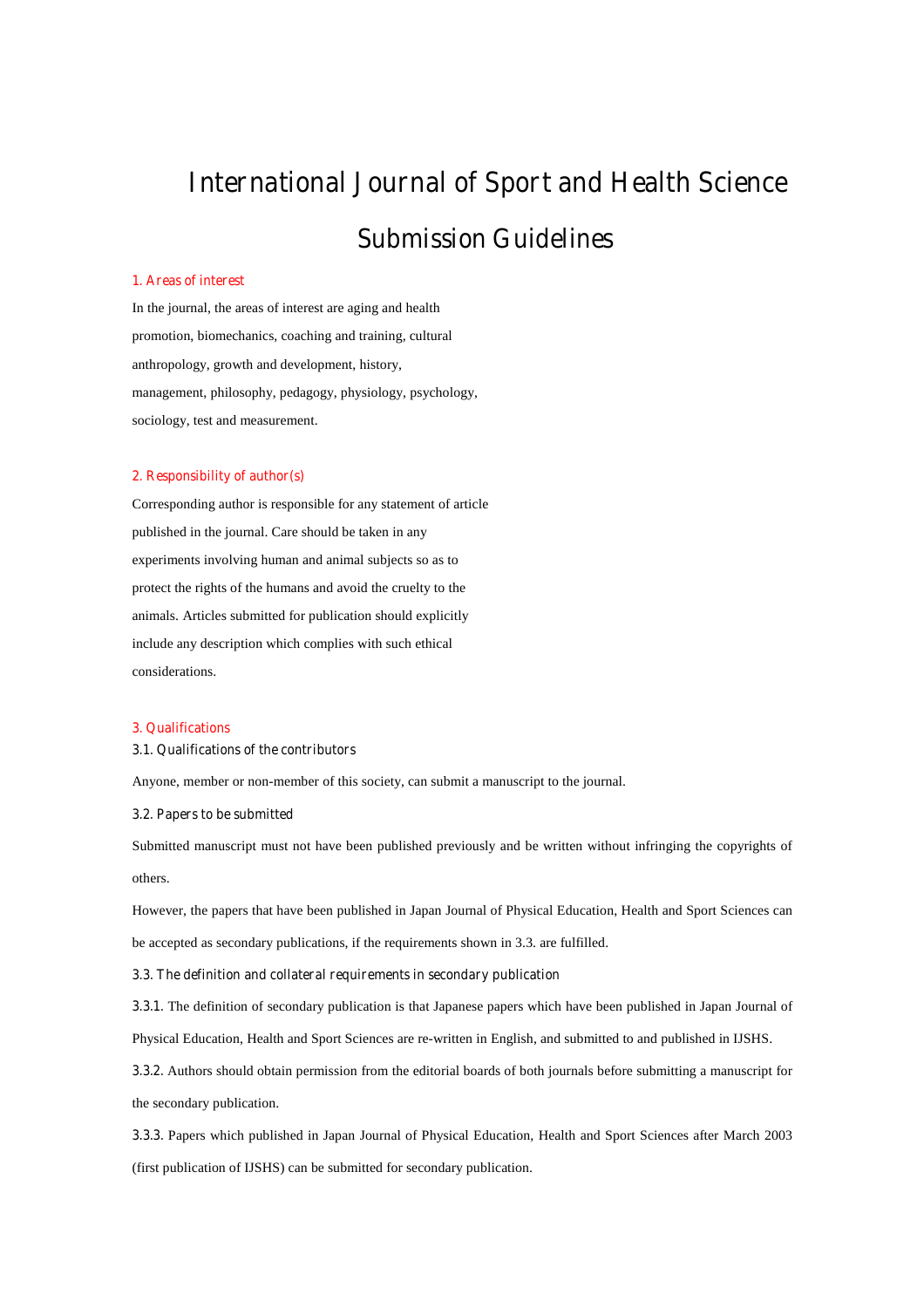**3.3.4.** For the secondary-publication submission, at least 1 week need to be past after online release as Advance Publication of the papers in Japan Journal of Physical Education, Health and Sport Sciences.

**3.3.5.** The papers for secondary publication need correctly to reflect the purpose, results and discussion of the original papers.

**3.3.6.** The information of the original paper has already been published in Japan Journal of Physical Education, Health and Sport Sciences (volume, issue) must be included in the footnote of the title page in the secondary publication.

#### **4. Types and research contents of submitted articles**

# **4.1. Types**

The journal welcomes submissions of the following article types: review, paper, case study, brief report, and letters to the editor-in-chief.

#### **4.2. Maximum length**

Review — 8 pages (up to 8 tables and figures)

Paper — 6 pages (up to 6 tables and figures)

Case Study — 4 pages (up to 4 tables and figures)

Brief Report — 3 pages (up to 3 tables and figures)

Letters to the Editor-in-Chief — 2 pages (up to 2 tables and figures)

For counting the length of an article, it should include title, abstract, text, references, tables and figures. 730 words without tables and figures approximately equal the content of 12 double-spaced manuscript pages.

#### **4.3. Review:**

Includes author's unique opinion as well as a summary of

researches all over the world on a particular subject.

# **4.4. Paper:**

The paper which provides new concepts and findings and draws a clear conclusion through reasonable demonstration will be appropriate for publication in this journal.

# **4.5. Case Study:**

Case study should describe specific cases that provide relevant

information and the scientific implications over the IJSHS

research area.

# **4.6. Brief Report:**

Brief report should present the newsworthy data being published in spite of an uncompleted research, or new interpretations of old data, simple new techniques or devices, or points of historical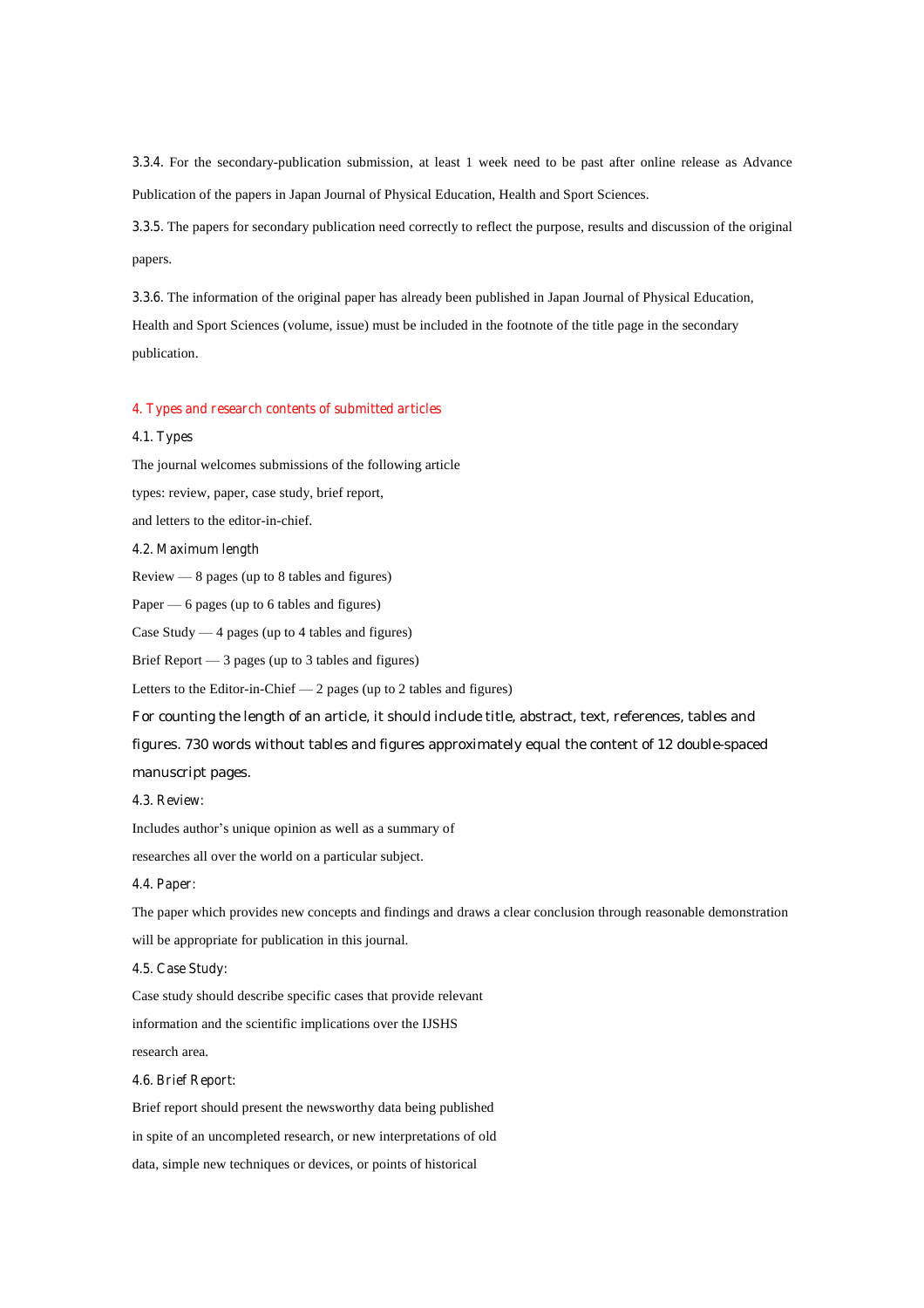#### interest in the IJSHS research area.

# **4.7. Letters to the Editor-in-Chief:**

Letters to the Editor-in-Chief will provide opinions that promote constructive discussion or report important

information regarding papers published in IJSHS within the past 12 months.

# **5. Language and units used in article(s)**

#### **5.1. Language**

Manuscripts should be submitted in English.

#### **5.2. Units**

The International System of Units (SI) is preferable, but the centimetre-gram-second system (CGS) is acceptable.

# **6. Submission**

#### **6.1. Submission of an article**

**6.1.1.** If English is not your first language, it is preferable for manuscripts to be checked by English native(s) prior to submission.

**6.1.2.** The editorial board of IJSHS requests author(s) to use the online submission and review system, J-stage. **6.1.3.** The editorial committee may ask for submission of

explanatory notes written in Japanese in addition to the manuscripts written in English.

**6.1.4.** The Guidance for Submission is defined elsewhere.

#### **6.2. All inquiries should be sent to:**

Secretariat, International Journal of Sport and Health

Science, Kishi Memorial Hall

1-1-1 Jinnan, Shibuya-ku, Tokyo 150-8050 JAPAN

E-mail: ijshs@taiiku-gakkai.or.jp

#### **7. Review of an article**

#### **7.1. Reviewing**

Any submitted article will be reviewed by the editorial committee. Note that the reviewing process is based on peer review.

#### **7.2. Receipt and acceptance date of manuscript**

The date of receipt will be the date at which the manuscript is submitted online.